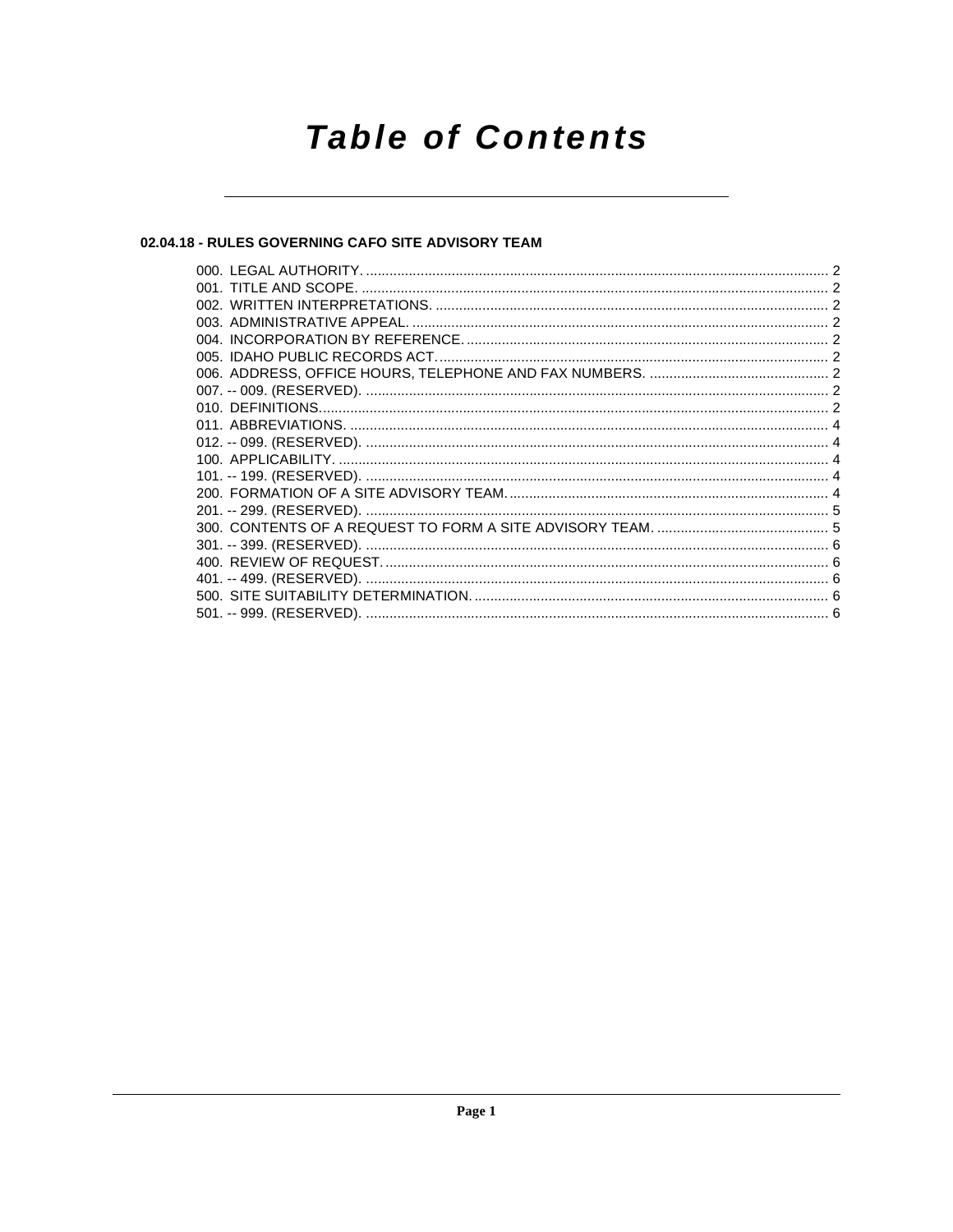#### **IDAPA 02 TITLE 04 CHAPTER 18**

# **02.04.18 - RULES GOVERNING CAFO SITE ADVISORY TEAM**

### <span id="page-1-1"></span><span id="page-1-0"></span>**000. LEGAL AUTHORITY.**

This chapter is adopted under the legal authority of Title 67, Chapter 65, Idaho Code. (3-15-02)

#### <span id="page-1-2"></span>**001. TITLE AND SCOPE.**

**01. Title**. The title of this chapter is IDAPA 02.04.18, "Rules Governing CAFO Site Advisory Team". (3-15-02)

**02. Scope**. These rules shall govern the contents of a request to form a CAFO Site Advisory Team, formation of a CAFO Site Advisory Team, development of a site suitability determination, and submission of the suitability determination to the appropriate county officials. The official citation of this chapter is IDAPA 02.04.18.000 et seq. For example this section's citation is IDAPA 02.04.18.001. (3-15-02)  $02.04.18.000$  et seq. For example this section's citation is IDAPA  $02.04.18.001$ .

#### <span id="page-1-3"></span>**002. WRITTEN INTERPRETATIONS.**

There are no written interpretations of these rules. (3-15-02)

#### <span id="page-1-4"></span>**003. ADMINISTRATIVE APPEAL.**

#### There is no provision for administrative appeal before the ISDA under this chapter. Persons may be entitled to appeal agency actions authorized under these rules pursuant to Title 67. Chapter 52. Idaho Code. (3-15-02) agency actions authorized under these rules pursuant to Title 67, Chapter 52, Idaho Code.

#### <span id="page-1-5"></span>**004. INCORPORATION BY REFERENCE.**

The 1999 publication by the United States Department of Agriculture Natural Resources Conservation Service, Conservation Practice Standard, Nutrient Management Code 590, is incorporated by reference and a copy may be obtained from the Idaho State Department of Agriculture, 2270 Old Penitentiary Road, PO Box 790, Boise, Idaho 83701. (3-15-02)

#### <span id="page-1-6"></span>**005. IDAHO PUBLIC RECORDS ACT.**

These rules are public records and are available for inspection and copying at the Idaho State Department of Agriculture. (3-15-02) Agriculture. (3-15-02)

#### <span id="page-1-7"></span>**006. ADDRESS, OFFICE HOURS, TELEPHONE AND FAX NUMBERS.**

**01. Physical Address**. The central office of the Idaho State Department of Agriculture is located at 2270 Old Penitentiary Road, Boise, Idaho 83712-0790.

**02. Office Hours**. Office hours are 8 a.m. to 5 p.m., Mountain Time, Monday through Friday, except holidays designated by the state of Idaho. (3-15-02)

**03. Mailing Address**. The mailing address for the central office is Idaho State Department of Agriculture, P. O. Box 790, Boise, Idaho 83701. (3-15-02)

**04. Telephone Number**. The telephone number of the central office is (208) 332-8500. (3-15-02)

<span id="page-1-10"></span>**05. Fax Number**. The fax number of the central office is (208) 334-4062. (3-15-02)

#### <span id="page-1-8"></span>**007. -- 009. (RESERVED).**

#### <span id="page-1-9"></span>**010. DEFINITIONS.**

The following definitions shall apply in the interpretation and enforcement of this chapter. (3-15-02)

**Animal Unit.** A unit of measurement for any animal feeding operation calculated by adding the following numbers: the number of slaughter and feeder cattle multiplied by one (1), plus the number of young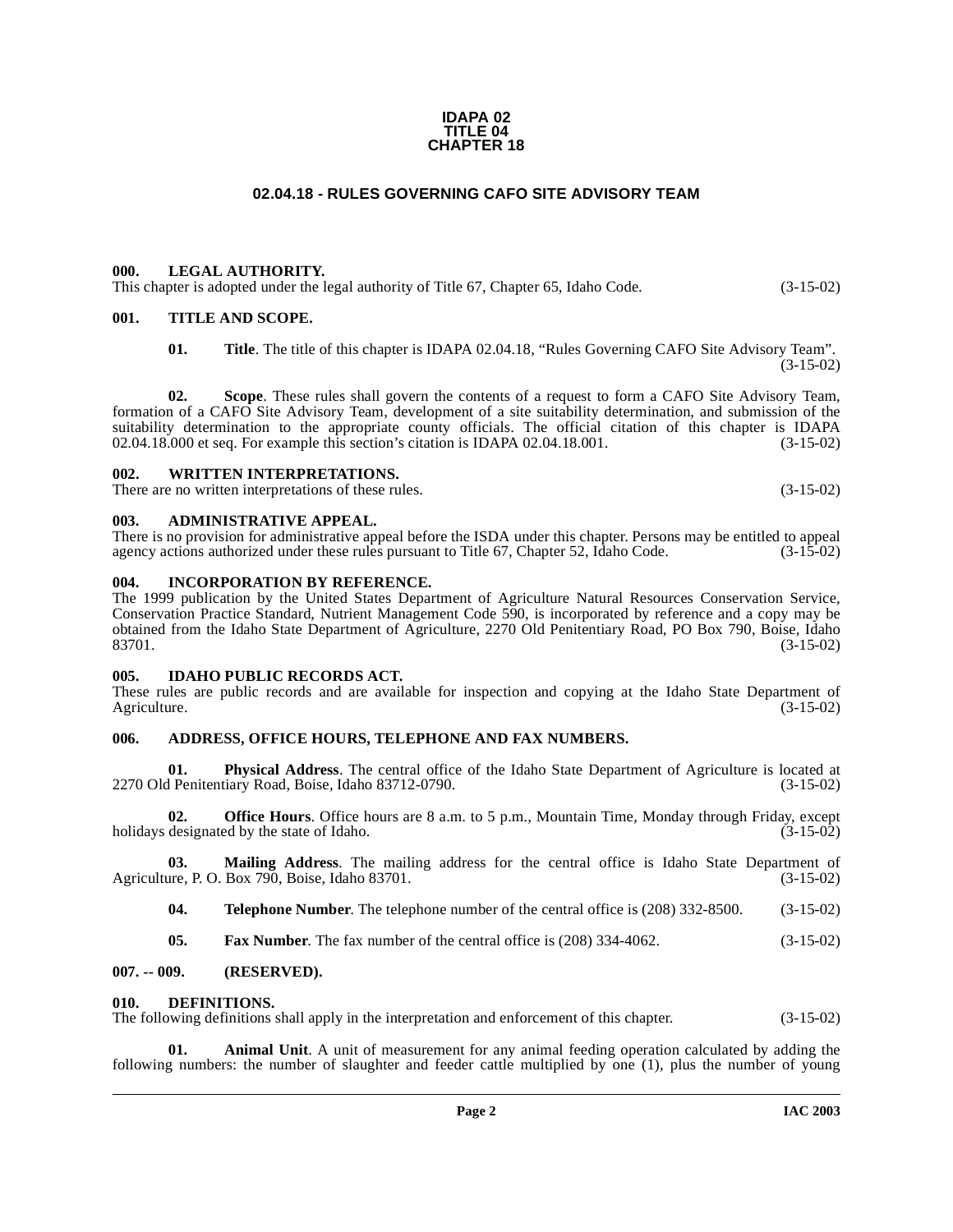# **IDAHO ADMINISTRATIVE CODE IDAPA 02.04.18 - Rules Governing Department of Agriculture**

slaughter or feeder cattle, less than twelve (12) months of age multiplied by six-tenths (0.6), plus the number of mature dairy cattle multiplied by one and four-tenths (1.4), plus the number of young dairy cattle less than one (1) year of age, multiplied by six-tenths (0.6), plus the number of swine weighing over twenty-five (25) kilograms, approximately fifty-five (55) pounds, multiplied by four-tenths (0.4), plus the number of weaned swine weighing less than twenty-five  $(25)$  kilograms multiplied by one-tenth  $(0.1)$ , plus the number of sheep multiplied by one-tenth  $(0.1)$ , plus the number of horses multiplied by two (2), plus the number of chickens multiplied by one-hundredth (0.01).  $(3-15-02)$ 

**02. Best Management Practices**. Practices, techniques, or measures that are determined by the Department to be a cost-effective and practicable means of managing odor generated on an agriculture operation to a level associated with accepted agriculture practices. (3-15-02)

<span id="page-2-0"></span>**03. CAFO Site Advisory Team**. Representatives of the Idaho State Department of Agriculture, Idaho Department of Environmental Quality, and Idaho Department of Water Resources, with the Idaho State Department of Agriculture as the team lead, who review a site proposed for a CAFO, determine environmental risks, and submit a site suitability determination to the county that has requested the determination. (3-15-02)

<span id="page-2-1"></span>**04. Concentrated Animal Feeding Operation (CAFO)**. A lot or facility where the following conditions are met: (3-15-02)

**a.** Animals have been, are, or will be stabled or confined and fed or maintained for a total of ninety secutive days or more in any twelve (12) month period; (3-15-02)  $(90)$  consecutive days or more in any twelve  $(12)$  month period;

**b.** Crops, vegetation, forage growth or post-harvest residues are not sustained in the normal growing season over any portion of the lot or facility; (3-15-02)

**c.** The lot or facility is designed to confine or actually does confine an equivalent of one thousand units or more; and (3-15-02)  $(1,000)$  animal units or more; and

**d.** Two (2) or more concentrated animal feeding operations under common ownership are considered, for the purposes of this definition, to be a single animal feeding operation if they adjoin each other or if they use a common area or system for the disposal of wastes. (3-15-02) common area or system for the disposal of wastes.

**05. Department**. The Idaho State Department of Agriculture. (3-15-02)

**06. Director**. The Director of the Idaho State Department of Agriculture. (3-15-02)

**07.** Environmental Risk. That risk to the environment deemed posed by a proposed CAFO site, as determined and categorized by the CAFO site advisory team and set forth in the site advisory team's suitability determination report. (3-15-02) determination report.

**08.** Land Application. The spreading on, or incorporation into the soil of agricultural by-products such as manure, process wastewater, compost, cull potatoes, cull onions, or crop residues. (3-15-02)

**09.** Nutrient Management Plan. A plan prepared in conformance with the nutrient management standard. (3-15-02) standard.  $(3-15-02)$ 

**10. Nutrient Management Standard**. The 1999 publication by the United States Department of Agriculture Natural Resources Conservation Service, Conservation Practice Standard, Nutrient Management Code 590, or other equally protective standard approved by the Director. (3-15-02) 590, or other equally protective standard approved by the Director.

**11. Odor Management Plan**. A site-specific plan approved by the Director to manage odor from a CAFO to a level associated with accepted agricultural practices by utilizing best management practices. (3-15-02)

**12. Person**. Any individual, association, partnership, firm, joint stock company, joint venture, trust, estate, political subdivision, private corporation, or any legal entity, which is recognized by law as the subject of rights and duties. (3-15-02) rights and duties.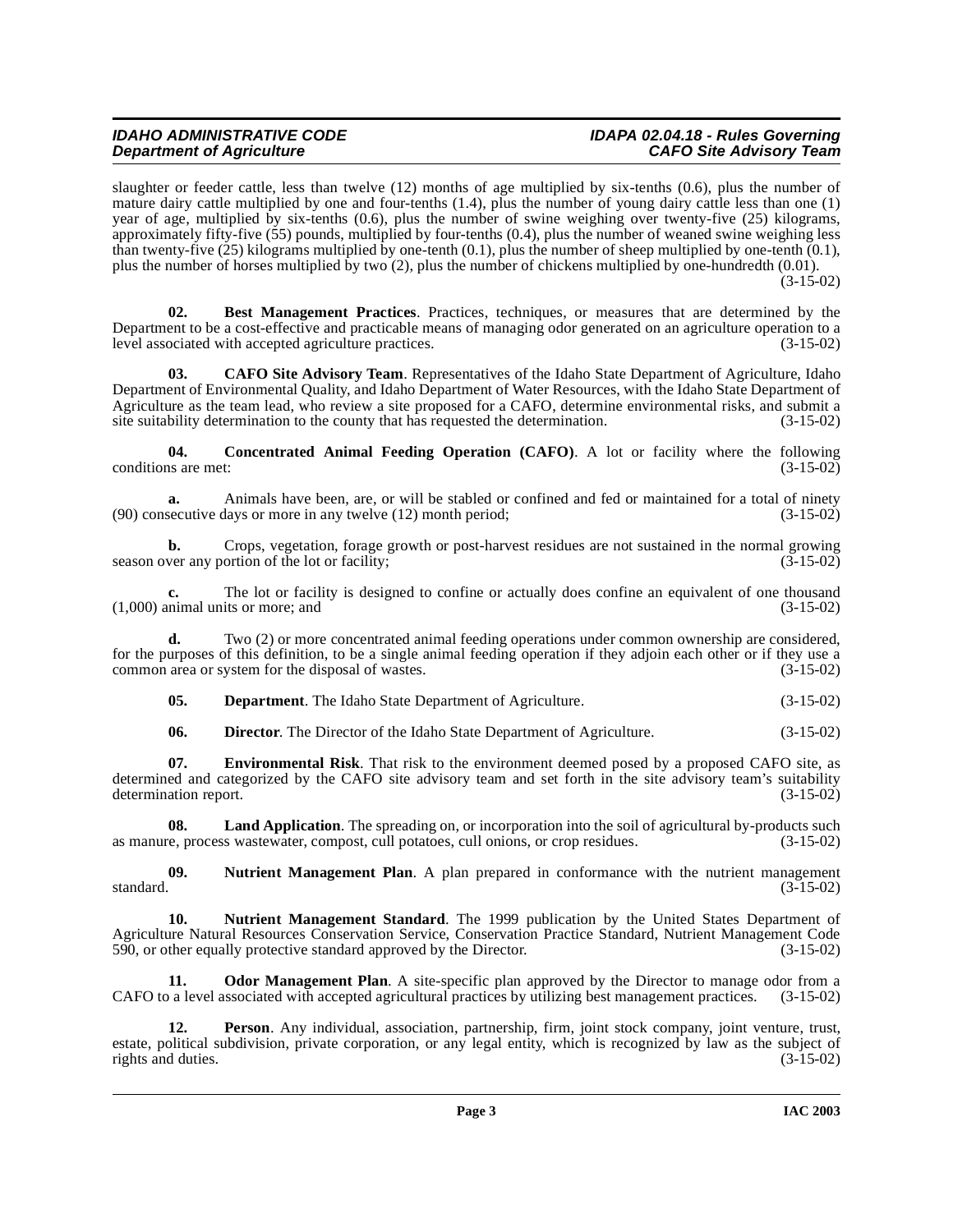| <b>IDAHO ADMINISTRATIVE CODE</b> | IDAPA 02.04.18 - Rules Governing |
|----------------------------------|----------------------------------|
| <b>Department of Agriculture</b> | <b>CAFO Site Advisory Team</b>   |

<span id="page-3-9"></span>**13. Suitability Determination**. The document created and submitted by the CAFO site advisory team, after review and analysis of a proposed CAFO site and information provided subsequent to Section 300 of these rules, that identifies the environmental risk categories related to a proposed CAFO site, describes the factors that contribute to the environmental risks, and sets forth any possible mitigation of risk.  $(3-15-02)$ 

#### <span id="page-3-0"></span>**011. ABBREVIATIONS.**

<span id="page-3-5"></span>

| 01.            | <b>BMP.</b> Best Management Practices.                                                            | $(3-15-02)$ |
|----------------|---------------------------------------------------------------------------------------------------|-------------|
| 02.            | <b>CAFO.</b> Concentrated Animal Feeding Operation.                                               | $(3-15-02)$ |
| 03.            | <b>DEO.</b> Idaho Department of Environmental Quality.                                            | $(3-15-02)$ |
| 04.            | <b>FEMA.</b> Federal Emergency Management Agency                                                  | $(3-15-02)$ |
| 0 <sub>5</sub> | <b>IDWR</b> . Idaho Department of Water Resources.                                                | $(3-15-02)$ |
| 06.            | <b>NRCS.</b> The United States Department of Agriculture, Natural Resources Conservation Service. | $(3-15-02)$ |
| 07.            | <b>NMP.</b> Nutrient Management Plan.                                                             | $(3-15-02)$ |
| 08.            | <b>OMP.</b> Odor Management Plan.                                                                 | $(3-15-02)$ |
| 09.            | <b>USGS.</b> United States Geological Survey.                                                     | $(3-15-02)$ |

#### <span id="page-3-1"></span>**012. -- 099. (RESERVED).**

#### <span id="page-3-2"></span>**100. APPLICABILITY.**

**01.** Site For A Proposed CAFO. A CAFO site advisory team shall review and make a site suitability determination for all proposed CAFO sites, as defined in these rules, submitted by a board of county commissioners pursuant to these rules.  $(3-15-02)$ 

**02. Sites That Do Not Meet The Definition Of A CAFO**. The Director may form a CAFO site advisory team, as requested by a board of county commissioners, for a site that does not meet the animal unit numbers in the definition of a CAFO provided that: (3-15-02) numbers in the definition of a CAFO provided that:

**a.** The county demonstrates that the site is in an environmentally sensitive area or is in close v to streams, lakes, or other bodies of surface water; or  $(3-15-02)$ proximity to streams, lakes, or other bodies of surface water; or

**b.** The state agencies have personnel and other resources available to conduct the site suitability ation.  $(3-15-02)$ determination.

#### <span id="page-3-3"></span>**101. -- 199. (RESERVED).**

# <span id="page-3-7"></span><span id="page-3-4"></span>**200. FORMATION OF A SITE ADVISORY TEAM.**

A board of county commissioners may request the formation of a CAFO site advisory team to provide a site suitability determination by submitting to the Director a written request supported by the adoption of a resolution by the county. (3-15-02) the county.  $(3-15-02)$ 

<span id="page-3-6"></span>**01. Designation Of The Team Leader**. Upon receipt of a request to form a site advisory team, the shall designate a team leader. (3-15-02) Director shall designate a team leader.

<span id="page-3-8"></span>**02. Notification Of Team Members**. The team leader shall provide a copy of the request to form a site advisory team to DEQ and IDWR. After receiving notification, DEQ and IDWR shall notify the Team Leader of their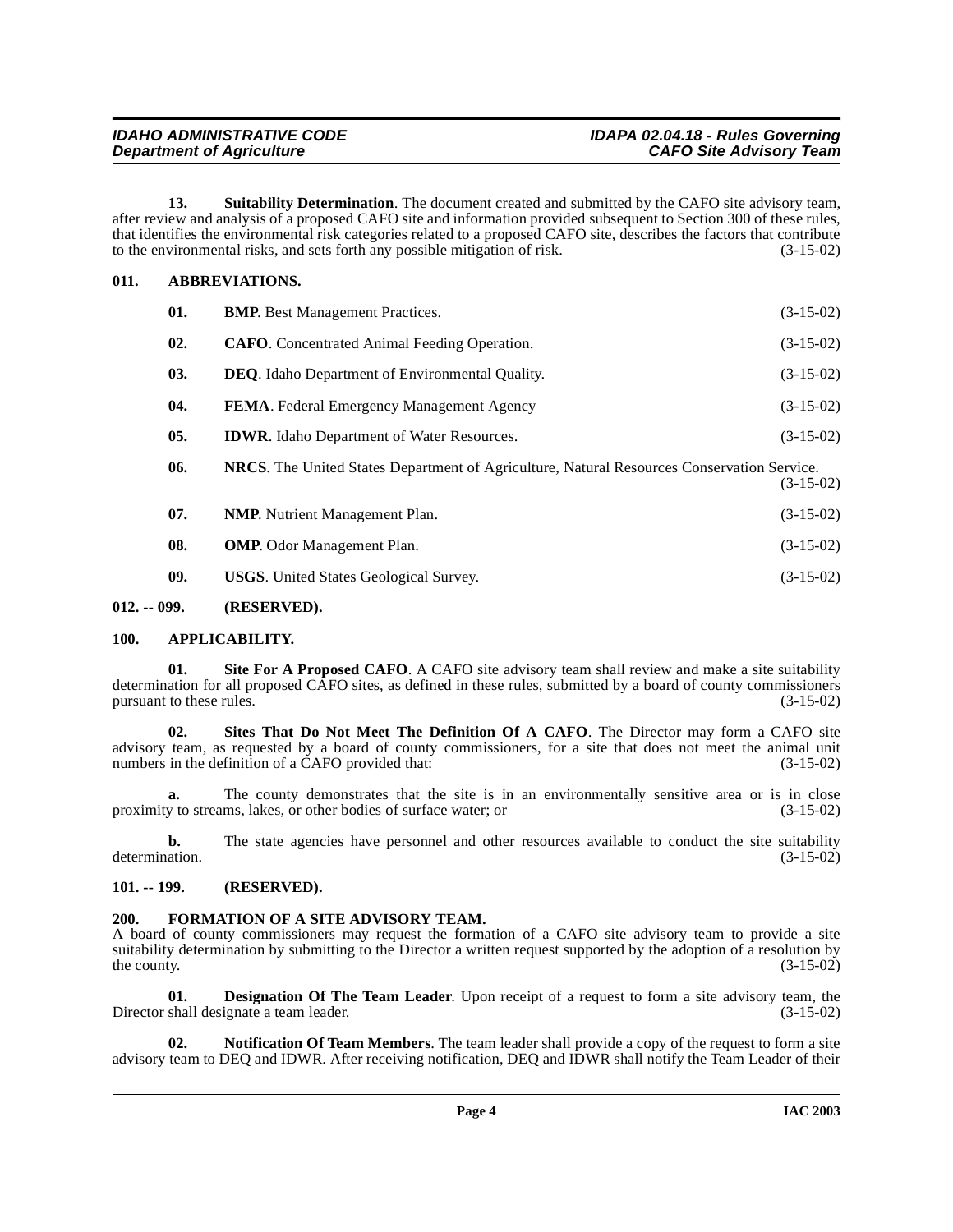<span id="page-4-3"></span><span id="page-4-2"></span><span id="page-4-1"></span><span id="page-4-0"></span>

|              |                            | respective representatives to the team.                                                                                                                                                                                     | $(3-15-02)$ |
|--------------|----------------------------|-----------------------------------------------------------------------------------------------------------------------------------------------------------------------------------------------------------------------------|-------------|
| 201. -- 299. |                            | (RESERVED).                                                                                                                                                                                                                 |             |
| 300.         |                            | CONTENTS OF A REQUEST TO FORM A SITE ADVISORY TEAM.<br>The information contained in a request shall include, but not be limited to, the following:                                                                          | $(3-15-02)$ |
|              | 01.                        | Legal Description And Address. Legal description and address of the proposed CAFO.                                                                                                                                          | $(3-15-02)$ |
|              | 02.                        | One-Time Unit Capacity. The one-time animal unit capacity of the proposed CAFO.                                                                                                                                             | $(3-15-02)$ |
|              | 03.                        | <b>Type Of Animals.</b> The type of animals to be confined at the proposed CAFO.                                                                                                                                            | $(3-15-02)$ |
|              | 04.                        | <b>Water Right Information.</b> All requests shall include one $(1)$ of the following:                                                                                                                                      | $(3-15-02)$ |
| CAFO; or     | a.                         | Evidence that a valid water right exists to supply adequate water for the operation of the proposed                                                                                                                         | $(3-15-02)$ |
|              | b.                         | A copy of an application for a permit to appropriate water that has been filed with IDWR, which if<br>approved, will supply adequate water for operation of the proposed CAFO; or                                           | $(3-15-02)$ |
|              | c.<br>the proposed CAFO.   | A copy of an application to change the point of diversion, place, period, and nature of use of an<br>existing water right that has been filed with IDWR, which if approved, will supply adequate water for the operation of | $(3-15-02)$ |
|              | 05.                        | Vicinity Map With Site Location. A detailed sketch of the proposed CAFO site location, on an<br>aerial photograph if available, which includes the following:                                                               | $(3-15-02)$ |
|              | a.                         | Building locations;                                                                                                                                                                                                         | $(3-15-02)$ |
|              | b.<br>of the waste system; | Waste storage facilities and general areas for any land application including a narrative description                                                                                                                       | $(3-15-02)$ |
|              | c.                         | FEMA flood zones or other appropriate flood data for the proposed CAFO site and land application<br>sites owned or leased by the applicant;                                                                                 | $(3-15-02)$ |
|              | d.<br>proposed CAFO;       | Private and community domestic water wells, irrigation wells, existing monitoring wells, and<br>existing injection wells as documented by IDWR or other sources, which are with in a one (1) mile radius of the             | $(3-15-02)$ |
|              |                            | Irrigation canals, irrigation laterals, rivers, streams, springs, lakes, reservoirs, and designated<br>wetlands, which are within a one (1) mile radius of the proposed CAFO.                                               | $(3-15-02)$ |
|              | 06 —                       | Site Characterization. A characterization of the proposed CAFO site and any land application<br>sites owned or leased by the applicant, which includes the following information, if available:                             | $(3-15-02)$ |
|              | a.<br>Guidelines, 1997;    | Annual precipitation and prevailing wind direction as contained in the Idaho Waste Management                                                                                                                               | $(3-15-02)$ |
|              | b.                         | Soil characteristics from NRCS;                                                                                                                                                                                             | $(3-15-02)$ |
|              | c.                         | Hydrologic characteristics from IDWR and USGS including:                                                                                                                                                                    | $(3-15-02)$ |
|              | i.                         | Depth to first water yielding zone and first encountered water;                                                                                                                                                             | $(3-15-02)$ |
|              | ii.                        | Direction of ground water movement and gradient;                                                                                                                                                                            | $(3-15-02)$ |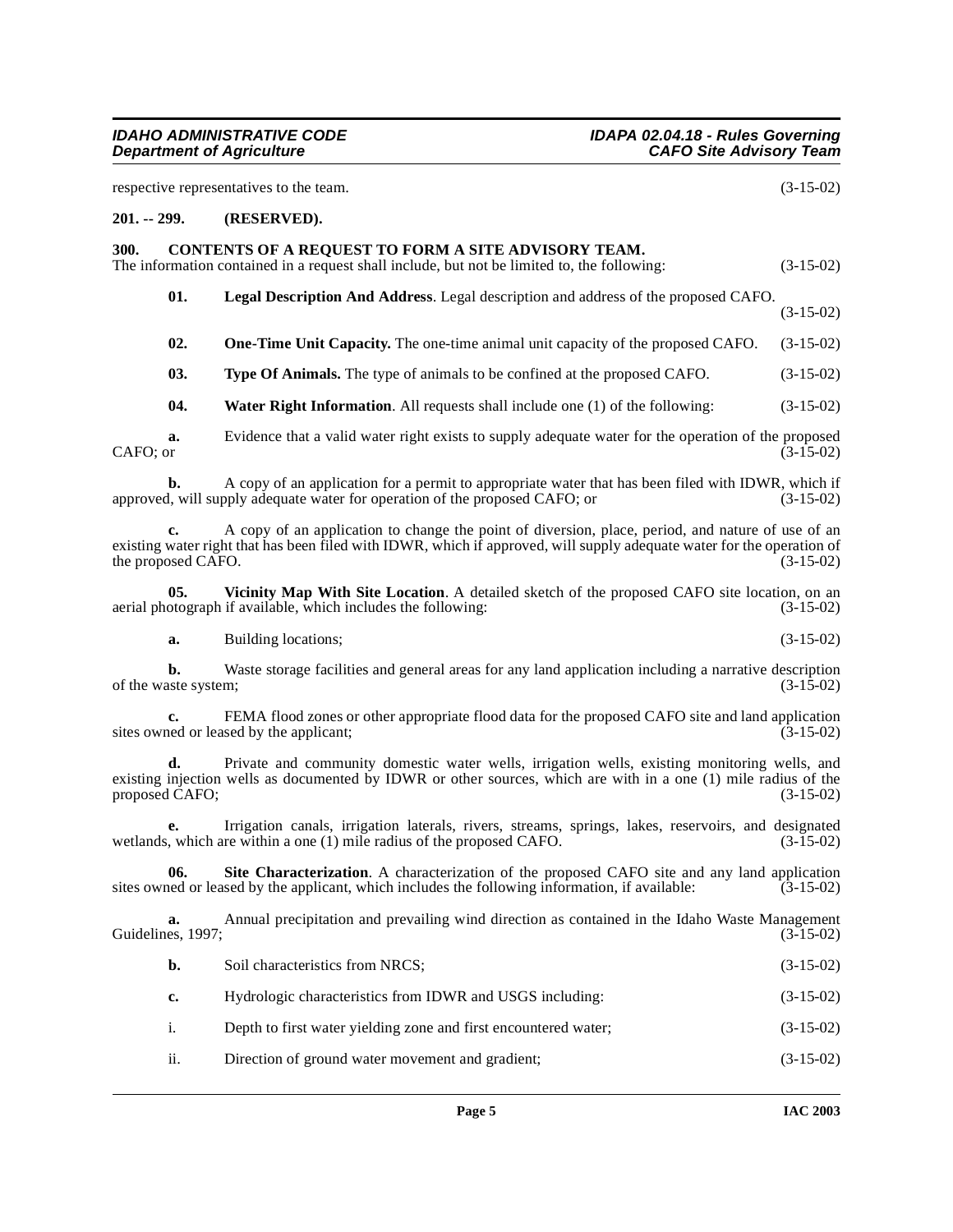| iii.           | Sources and estimates of recharge;                               | $(3-15-02)$ |
|----------------|------------------------------------------------------------------|-------------|
| iv.            | Seasonal variations in water level and recharge characteristics; | $(3-15-02)$ |
| V.             | Susceptibility to contamination; and                             | $(3-15-02)$ |
| vi.            | Relation of ground water to surface water.                       | $(3-15-02)$ |
| d.             | Water quality data from DEQ, the Department and USGS, including: | $(3-15-02)$ |
| $\mathbf{i}$ . | Microorganisms;                                                  | $(3-15-02)$ |
| ii.            | Nutrients; and                                                   | $(3-15-02)$ |
| iii.           | Pharmaceuticals and organic compounds.                           | $(3-15-02)$ |

**07. Required OMPs Or NMPs**. Any OMPs or NMPs that are required by the county to be submitted by the applicant at the time of application. (3-15-02)

#### <span id="page-5-0"></span>**301. -- 399. (RESERVED).**

#### <span id="page-5-5"></span><span id="page-5-1"></span>**400. REVIEW OF REQUEST.**

Team members shall review the information provided in the request for the formation of a site advisory team to determine if it includes the required elements of Section 300. (3-15-02) determine if it includes the required elements of Section 300.

**01. Insufficient Information**. If the team determines that the information provided by the county does not include the required elements of Section 300, the team leader shall contact the county and request additional information. (3-15-02) information. (3-15-02)

**02. Sufficient Information**. When the team has determined that the information submitted by the county contains the required elements of Section 300, the team leader shall schedule an onsite review of the information with the team members. The team leader shall inform the county requesting the formation of the site advisory team of the date and time of the onsite review and the county may have a representative present. (3-15-02)

#### <span id="page-5-2"></span>**401. -- 499. (RESERVED).**

#### <span id="page-5-6"></span><span id="page-5-3"></span>**500. SITE SUITABILITY DETERMINATION.**

Within thirty (30) days of receiving a request for the formation of a CAFO site advisory team that includes the required elements of Section 300, the team shall develop and submit to the county a site suitability determination, based on the elements of Section 300 or other relevant information, that contains: (3-15-02) based on the elements of Section 300 or other relevant information, that contains:

**01. Risk Category**. A determination of an environmental risk category: high, moderate; low; or insufficient information to make a determination; (3-15-02)

**02. Description Of Factors**. A description of the factors that contribute to the environmental risks;

(3-15-02)

**03. Mitigation**. Any possible mitigation of the environmental risks. (3-15-02)

#### <span id="page-5-4"></span>**501. -- 999. (RESERVED).**